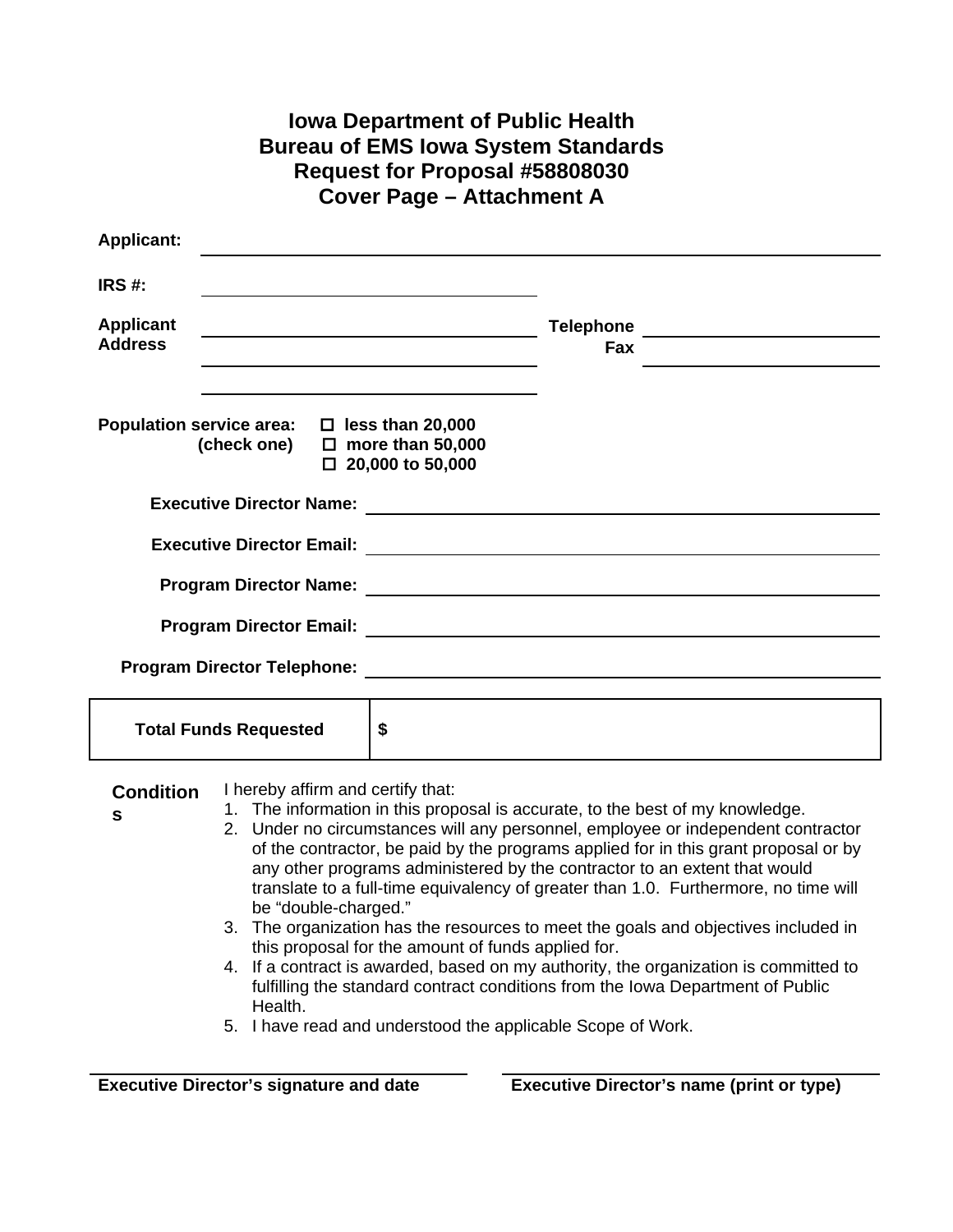## **BUDGET DETAIL/TIMELINE FORM (ATTACHMENT B – page 1)**

| Step 1: Iowa System Standards Evaluation Phase - briefly describe the activities to be undertaken, timeline for completion<br>and estimated cost for each activity for the first 6 month evaluation phase of the project                                                    |                 |             |  |
|-----------------------------------------------------------------------------------------------------------------------------------------------------------------------------------------------------------------------------------------------------------------------------|-----------------|-------------|--|
| <b>Activity</b>                                                                                                                                                                                                                                                             | <b>Timeline</b> | <b>Cost</b> |  |
| <b>Contracted Providers - describe the activity(s) of all contracted providers or other personnel</b><br>who are directly funded, wholly or partially, by this application. Include salaries of personnel who<br>are providing services for the completion of this project. |                 |             |  |
| <b>Employee Salary and Fringe - describe the activity(s) of all agency staff (non-contract) that are</b><br>directly funded, wholly or partially, by this application. Include salaries and fringe of these<br>personnel (not to exceed 0.30 FTE).                          |                 |             |  |
| Other – include and itemize all other expenses using proposal funds. This includes office<br>management, travel budgets, meeting expenses and all other costs associated with the project.                                                                                  |                 |             |  |
| Indirect or Administrative Costs - Applicants may charge either indirect or administrative costs,<br>but not both (see section 3.04 of the RFP for details).                                                                                                                |                 |             |  |
| <b>Budget Total for Evaluation Phase (Step 1)</b>                                                                                                                                                                                                                           |                 | \$          |  |